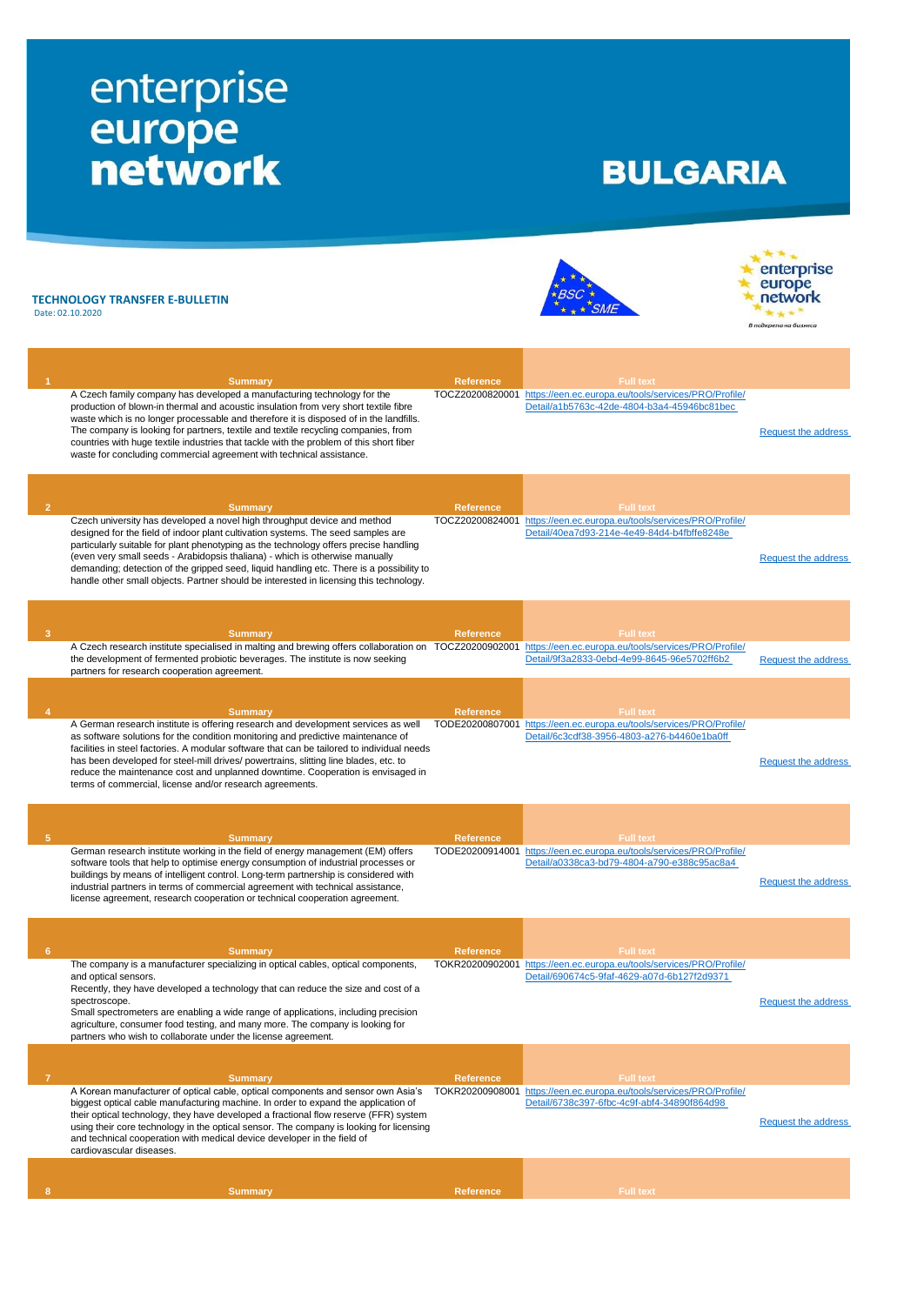A Macedonian HaaS (Hardware as a Service) company has developed a smart fuel TOMK20200827001 [https://een.ec.europa.eu/tools/services/PRO/Profile/](https://een.ec.europa.eu/tools/services/PRO/Profile/Detail/6f64a5de-5d9f-49e3-bc4c-d0ee4b90894d) cap that records the fuel amount poured into the truck's tank and provides fuel usage information and analytics. The information collected from this battery powered plugand-play product is transmitted as real-time data and is easily accessible via e-mail or mobile phone. Partners for commercial agreement with technical assistance are sought. [Detail/6f64a5de-5d9f-49e3-bc4c-d0ee4b90894d](https://een.ec.europa.eu/tools/services/PRO/Profile/Detail/6f64a5de-5d9f-49e3-bc4c-d0ee4b90894d)  [Request the address](http://www.een.bg/index.php?option=com_rsform&formId=13)  **9 Summary Reference Full text** A Macedonian company is offering a prototype of a respirator with an improved air pressure control and flow based on the proportional assist ventilation (PAV). The prototype testing verified that the proportional solenoid valve control coupled with an incorporated Ambu bag and powered by compressed air propulsion is adequate for achieving improved adjustment to the patients' breathing patterns. Medical device manufacturers are sought for technical cooperation agreements. TOMK20200903001 [https://een.ec.europa.eu/tools/services/PRO/Profile/](https://een.ec.europa.eu/tools/services/PRO/Profile/Detail/e6339a32-a8b3-4e68-9226-218d6f190232) [Detail/e6339a32-a8b3-4e68-9226-218d6f190232](https://een.ec.europa.eu/tools/services/PRO/Profile/Detail/e6339a32-a8b3-4e68-9226-218d6f190232)  [Request the address](http://www.een.bg/index.php?option=com_rsform&formId=13)  **10 Summary Reference Full text** A Macedonian company offers a solution for advanced forecasting, monitoring, optimization and proactive management of the output of photovoltaic systems. The solution measures irradiation, temperature and humidity in more precise manner and uses meteorological data from various sources for predictions' modelling. Partnership for evaluation and testing the solution under the terms of technical cooperation agreement is sought. TOMK20200903002 [https://een.ec.europa.eu/tools/services/PRO/Profile/](https://een.ec.europa.eu/tools/services/PRO/Profile/Detail/ece3c2bf-e3cd-4907-acd1-80735fecc4b6) [Detail/ece3c2bf-e3cd-4907-acd1-80735fecc4b6](https://een.ec.europa.eu/tools/services/PRO/Profile/Detail/ece3c2bf-e3cd-4907-acd1-80735fecc4b6)  [Request the address](http://www.een.bg/index.php?option=com_rsform&formId=13)  **11 Summary Reference Full text** A group of Swedish researchers presents a patented technology for introducing additives (e.g. steam, water or temperature-sensitive nutrients) in feed and fuel pelleting processes in an less energy-consuming way then current solutions. They are now offering this technology for acquisition, licensing or commercial agreement with technical assistance to an industrial partner willing to bring the solution to the market. TOSE20200831001 [https://een.ec.europa.eu/tools/services/PRO/Profile/](https://een.ec.europa.eu/tools/services/PRO/Profile/Detail/3c62beec-d077-469d-bdff-e055819de8a1) [Detail/3c62beec-d077-469d-bdff-e055819de8a1](https://een.ec.europa.eu/tools/services/PRO/Profile/Detail/3c62beec-d077-469d-bdff-e055819de8a1)  [Request the address](http://www.een.bg/index.php?option=com_rsform&formId=13)  **12 Summary Reference Full text** A Ukrainian University, which has extensive experience in the development and implementation of biosafety devices and technologies to protect humans, animals, plants and food from pathogenic viruses, microorganisms and fungi, is looking for partners in biology and medicine for joint research and implementation of their research products. The desired types of cooperation are a research cooperation agreement and financial agreement. TOUA20200910001 [https://een.ec.europa.eu/tools/services/PRO/Profile/](https://een.ec.europa.eu/tools/services/PRO/Profile/Detail/4325a303-69dc-4bfc-9b88-8cbc3d94b8be) -4bfc-9b88-8cbc3d94b8be [Request the address](http://www.een.bg/index.php?option=com_rsform&formId=13)  **13 Summary Reference Full text** A UK based SME has developed a web-based platform that provides procurement departments with central and real-time visibility over all projects assigned to team members, the status/progress of each project, as well as highlighting which projects are at risk of slipping. The company seeks collaboration with international partners to further develop, improve and scale the solution. The collaboration sought might be through a joint venture or commercial agreement with technical assistance. TOUK20200908001 [https://een.ec.europa.eu/tools/services/PRO/Profile/](https://een.ec.europa.eu/tools/services/PRO/Profile/Detail/6e2311f9-7b90-4596-b2e5-6bd3b9fa8414) [Detail/6e2311f9-7b90-4596-b2e5-6bd3b9fa8414](https://een.ec.europa.eu/tools/services/PRO/Profile/Detail/6e2311f9-7b90-4596-b2e5-6bd3b9fa8414)  [Request the address](http://www.een.bg/index.php?option=com_rsform&formId=13)  **14 Summary Reference Full text** A UK based SME, with intensive R&D as a core business, have developed several patented solutions including a specialty foliar calcium product containing its technology that it has been proven as the most effective technology globally to increase shelf-life for fresh produce. The company seeks collaboration with international partners to implement its solutions under license or commercial agreement with technical assistance. TOUK20200908002 [https://een.ec.europa.eu/tools/services/PRO/Profile/](https://een.ec.europa.eu/tools/services/PRO/Profile/Detail/e9e55bf0-49d0-4948-846f-5ce5c347d00a) [Detail/e9e55bf0-49d0-4948-846f-5ce5c347d00a](https://een.ec.europa.eu/tools/services/PRO/Profile/Detail/e9e55bf0-49d0-4948-846f-5ce5c347d00a)  [Request the address](http://www.een.bg/index.php?option=com_rsform&formId=13)  **15 Summary Reference Full text** Slovenian researchers developed a novel supplying system, which allows the pre-mixing of liquid carbon dioxide and desired lubricant in precisely defined quantities and thus decreases CO2 and energy consumption. The research institution is looking for an industrial partner, active on the field of manufacturing processes; cutting processes; cutting of difficult-to-cut materials; cryogenic cutting to sign licence, manufacturing and/or research cooperation agreement. TOSI20200907001 [https://een.ec.europa.eu/tools/services/PRO/Profile/](https://een.ec.europa.eu/tools/services/PRO/Profile/Detail/b2f0f210-c139-402e-bd0e-3052d35ce7fd) [Detail/b2f0f210-c139-402e-bd0e-3052d35ce7fd](https://een.ec.europa.eu/tools/services/PRO/Profile/Detail/b2f0f210-c139-402e-bd0e-3052d35ce7fd)  [Request the address](http://www.een.bg/index.php?option=com_rsform&formId=13)  **16 Summary Reference Full text** A Swiss university spin-off has developed a novel malaria diagnostic test that is based on a patented and published amplification of a pan-malarial biomarker using a chemical method. It enables faster, more sensitive and less expensive diagnostic tests as it aims at detecting asymptomatic carriers in countries where Plasmodium vivax malaria parasites are dominant. To further develop the technology a company or university is sought for technology and research cooperation or financial agreement. TOCH20200903001 [https://een.ec.europa.eu/tools/services/PRO/Profile/](https://een.ec.europa.eu/tools/services/PRO/Profile/Detail/d0cfc9ee-83d0-4721-ad45-8fe2fbaf028b) [Detail/d0cfc9ee-83d0-4721-ad45-8fe2fbaf028b](https://een.ec.europa.eu/tools/services/PRO/Profile/Detail/d0cfc9ee-83d0-4721-ad45-8fe2fbaf028b)  [Request the address](http://www.een.bg/index.php?option=com_rsform&formId=13)  **17 Summary Reference Full text** An Italian innovative firm has developed an automatic "zero setup" system to control TOIT20200825001 every kind of product. The solution is especially fit for food and non-food products analysis and it doesn't need to be programmed as it contains self-grading and selflearning features. The SME is interested in technical cooperation deals with partners specialized in the automation sector to propose integrated systems to end users or in commercial deals with technical assistance with end users directly. [https://een.ec.europa.eu/tools/services/PRO/Profile/](https://een.ec.europa.eu/tools/services/PRO/Profile/Detail/7c08857d-6317-465c-864c-f039bf12df15) [Detail/7c08857d-6317-465c-864c-f039bf12df15](https://een.ec.europa.eu/tools/services/PRO/Profile/Detail/7c08857d-6317-465c-864c-f039bf12df15)  [Request the address](http://www.een.bg/index.php?option=com_rsform&formId=13) 

**18 Summary Reference Full text**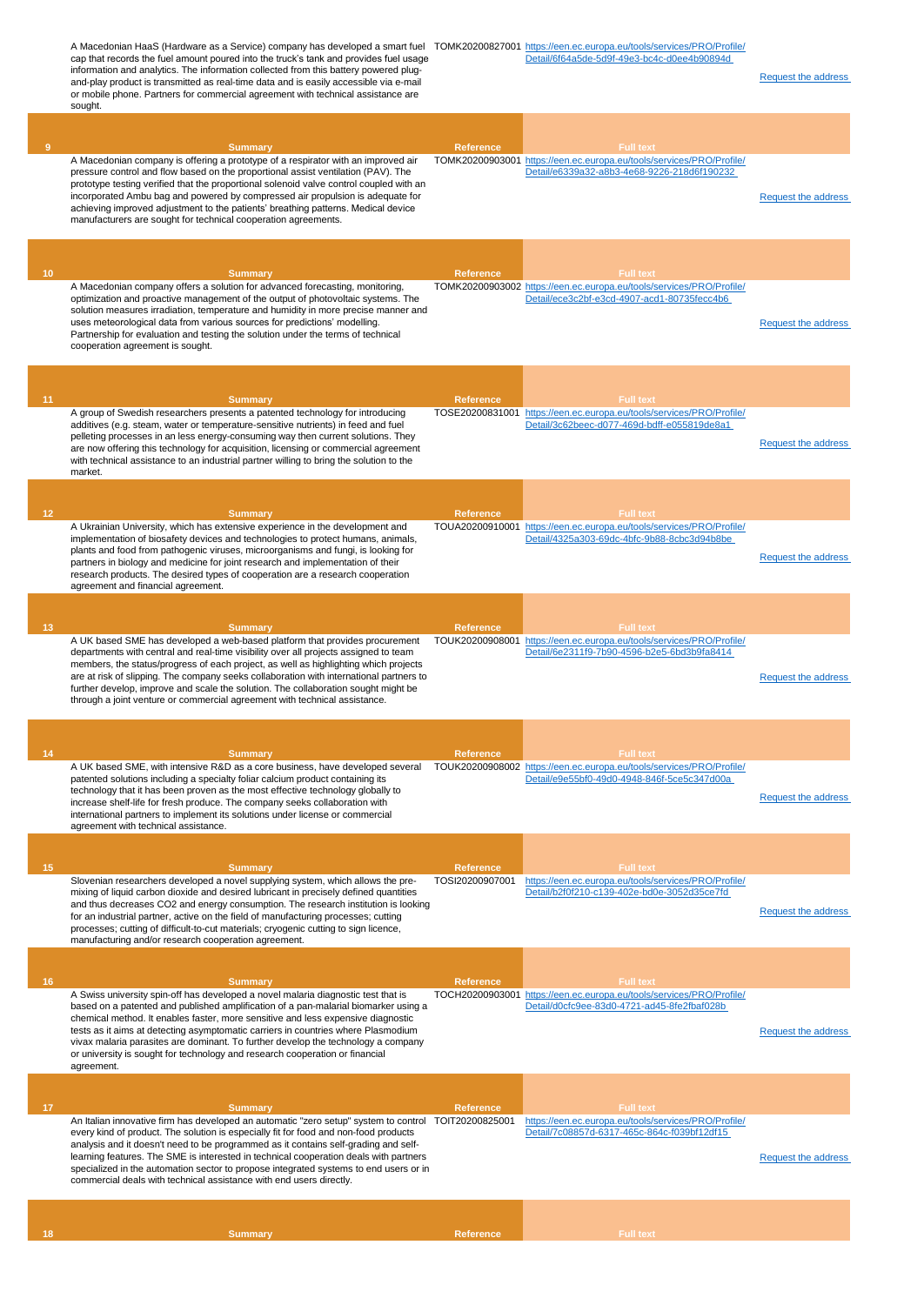patented and can be used for protection of cultural heritage and in other sustainable and innovative constructions. Researchers are looking for partners active in the field of cultural heritage and innovative constructions to sign license agreements in Europe and beyond in order to use this new technology. [Request the address](http://www.een.bg/index.php?option=com_rsform&formId=13)  **19 Summary Reference Full text** A Spanish ICT company has developed an innovative robust audio watermarking technology that works at low bandwidth. It allows to insert hidden and recoverable information within an audio signal and thus is an invaluable tool to guarantee recordings' integrity and fight piracy. The company is looking for license agreements. TOES20200907001 [https://een.ec.europa.eu/tools/services/PRO/Profile/](https://een.ec.europa.eu/tools/services/PRO/Profile/Detail/86d6401e-2ff3-46b2-8bad-5ff6a04d133a) [Detail/86d6401e-2ff3-46b2-8bad-5ff6a04d133a](https://een.ec.europa.eu/tools/services/PRO/Profile/Detail/86d6401e-2ff3-46b2-8bad-5ff6a04d133a)  [Request the address](http://www.een.bg/index.php?option=com_rsform&formId=13)  **20 Summary Reference Full text** A Spanish start up, specialised in software and Ops&DevOps development, offers digital twins technology to address urban distribution congestion, emissions and cost problems. This solution can optimize routes with traffic, legal, environmental, emissions and other city or zone-specific restrictions, enabling like-for-like comparison of current and proposed models. The company is willing to collaborate under license agreements, commercial agreements with technical assistance or research agreement TOES20200910001 [https://een.ec.europa.eu/tools/services/PRO/Profile/](https://een.ec.europa.eu/tools/services/PRO/Profile/Detail/15f5d1ff-b710-47b3-b4ce-c34a3661bc28) [Detail/15f5d1ff-b710-47b3-b4ce-c34a3661bc28](https://een.ec.europa.eu/tools/services/PRO/Profile/Detail/15f5d1ff-b710-47b3-b4ce-c34a3661bc28)  [Request the address](http://www.een.bg/index.php?option=com_rsform&formId=13)  **21 Summary Reference Full text** A Spanish research institution has developed a new 3D scaffold that mimics the lymph nodes for the proliferation and differentiation of immune cells, such as T lymphocytes, ready for immunotherapy applications. Industrial partners are being sought to collaborate through patent license and research cooperation TOES20200831001 [https://een.ec.europa.eu/tools/services/PRO/Profile/](https://een.ec.europa.eu/tools/services/PRO/Profile/Detail/75c60c41-2fdf-4ec6-bd7b-d42e672335e3) [Detail/75c60c41-2fdf-4ec6-bd7b-d42e672335e3](https://een.ec.europa.eu/tools/services/PRO/Profile/Detail/75c60c41-2fdf-4ec6-bd7b-d42e672335e3)  [Request the address](http://www.een.bg/index.php?option=com_rsform&formId=13)  **22 Summary Reference Full text** The German SME has developed an eco-friendly process, to produce high-quality tungsten containing nanopowders on an industrial scale by recycling of hard metal scrap. The metallic and ceramic nanopowders are compatible with state-of-the-art processing technologies and can be used to improve the properties of end products (e.g. fiber reinforced plastics), while reducing material and processing costs. The SME is looking for technical cooperation and manufacturing agreements on an industrial scale. TODE20200831001 [https://een.ec.europa.eu/tools/services/PRO/Profile/](https://een.ec.europa.eu/tools/services/PRO/Profile/Detail/510b9f0c-c105-4ec7-86b9-16adcfb14c4b) [Detail/510b9f0c-c105-4ec7-86b9-16adcfb14c4b](https://een.ec.europa.eu/tools/services/PRO/Profile/Detail/510b9f0c-c105-4ec7-86b9-16adcfb14c4b)  [Request the address](http://www.een.bg/index.php?option=com_rsform&formId=13)  **23 Summary Reference Full text** A German company acts as a mobility provider on bike-sharing, tourism rental and company bike projects. These include specially designed compact one-size-fits-all bicycles, pedelecs and cargo pedelecs equipped with electronic accessories, fully automated storage systems, rental software, consulting and after-sales services. The company is looking for partners in the field of urban mobility concepts and mobility of enterprises for technical and commercial cooperation with technical assistance. TODE20200909001 [https://een.ec.europa.eu/tools/services/PRO/Profile/](https://een.ec.europa.eu/tools/services/PRO/Profile/Detail/de8ab2ef-672e-4e5d-8032-170f49a1d3ca) [Detail/de8ab2ef-672e-4e5d-8032-170f49a1d3ca](https://een.ec.europa.eu/tools/services/PRO/Profile/Detail/de8ab2ef-672e-4e5d-8032-170f49a1d3ca)  [Request the address](http://www.een.bg/index.php?option=com_rsform&formId=13)  **24 Summary Reference Full text** A Scottish (UK) SME working in the insect protein space proposes Farm2Fork Work TOUK20200918001 [https://een.ec.europa.eu/tools/services/PRO/Profile/](https://een.ec.europa.eu/tools/services/PRO/Profile/Detail/f765e7c8-c0a3-4930-ac59-4c18598f8073) Package related to the further development and distribution of high performance Black Soldier Fly genetics within the EU agri-food supply chain. The SME seeks research cooperation agreements with other SMEs, corporates and Universities from the agri-food space that are leading an H2020 Green Deal project. The SME is available to run or be involved with work packages relating to insect protein and genetics. [Detail/f765e7c8-c0a3-4930-ac59-4c18598f8073](https://een.ec.europa.eu/tools/services/PRO/Profile/Detail/f765e7c8-c0a3-4930-ac59-4c18598f8073)  [Request the address](http://www.een.bg/index.php?option=com_rsform&formId=13)  **25 Summary Reference Full text** An Italian company from Torino area is developing a cloud solution for human resources management and shift scheduling which automates repetitive tasks that allows managers and employees to dedicate their time to high value added activities. This innovative system is built with a modular and flexible structure, allowing extensive customizations and creating a collaborative environment for the entire staff. The company is interested in technical and research cooperation agreements. TOIT20200908002 [https://een.ec.europa.eu/tools/services/PRO/Profile/](https://een.ec.europa.eu/tools/services/PRO/Profile/Detail/9a524ca7-c7aa-4d89-bcce-0fbb6df2799e) [Detail/9a524ca7-c7aa-4d89-bcce-0fbb6df2799e](https://een.ec.europa.eu/tools/services/PRO/Profile/Detail/9a524ca7-c7aa-4d89-bcce-0fbb6df2799e)  [Request the address](http://www.een.bg/index.php?option=com_rsform&formId=13)  **26 Summary Reference Full text** A French university has developed an eco-friendly synthesis of polyhydroxylated aldehydes by enzymatic cascade. The obtained building blocks are of interest for complex structures required by the chemical or pharmaceutical industries (intermediates, biological molecules, phytosanitary products). The university, supported by a French Technology Transfer Office, is looking to establish license, research or technical cooperation agreements to perform the scale-up to industry. TOFR20200904001 [https://een.ec.europa.eu/tools/services/PRO/Profile/](https://een.ec.europa.eu/tools/services/PRO/Profile/Detail/79439c71-7cc0-46e8-bb24-7fb33ec29eff) [Detail/79439c71-7cc0-46e8-bb24-7fb33ec29eff](https://een.ec.europa.eu/tools/services/PRO/Profile/Detail/79439c71-7cc0-46e8-bb24-7fb33ec29eff)  [Request the address](http://www.een.bg/index.php?option=com_rsform&formId=13)  **27 Summary Reference Full text** A German engineering company, specialised in sensor and automotive technologies, TODE20200821001 [https://een.ec.europa.eu/tools/services/PRO/Profile/](https://een.ec.europa.eu/tools/services/PRO/Profile/Detail/95089b8f-59e9-4228-9e05-12adcbf9b071) has developed a fully functional system solution for monitoring the structural health of bridges and buildings in urban and also remote locations. The products are very versatile long range sensor transmitters and may be used beyond structural health monitoring in diverse IoT surveillance and data collection services. The company is looking for license and commercial agreements with technical assistance. [Detail/95089b8f-59e9-4228-9e05-12adcbf9b071](https://een.ec.europa.eu/tools/services/PRO/Profile/Detail/95089b8f-59e9-4228-9e05-12adcbf9b071)  [Request the address](http://www.een.bg/index.php?option=com_rsform&formId=13) 

[https://een.ec.europa.eu/tools/services/PRO/Profile/](https://een.ec.europa.eu/tools/services/PRO/Profile/Detail/80dab22e-99d5-44df-b869-0b1a2f9f3e99) [Detail/80dab22e-99d5-44df-b869-0b1a2f9f3e99](https://een.ec.europa.eu/tools/services/PRO/Profile/Detail/80dab22e-99d5-44df-b869-0b1a2f9f3e99) 

Slovenian researchers developed an innovative connection system for assembling TOSI20200720001

glass to timber elements with the help of self-tapping screws. The invention is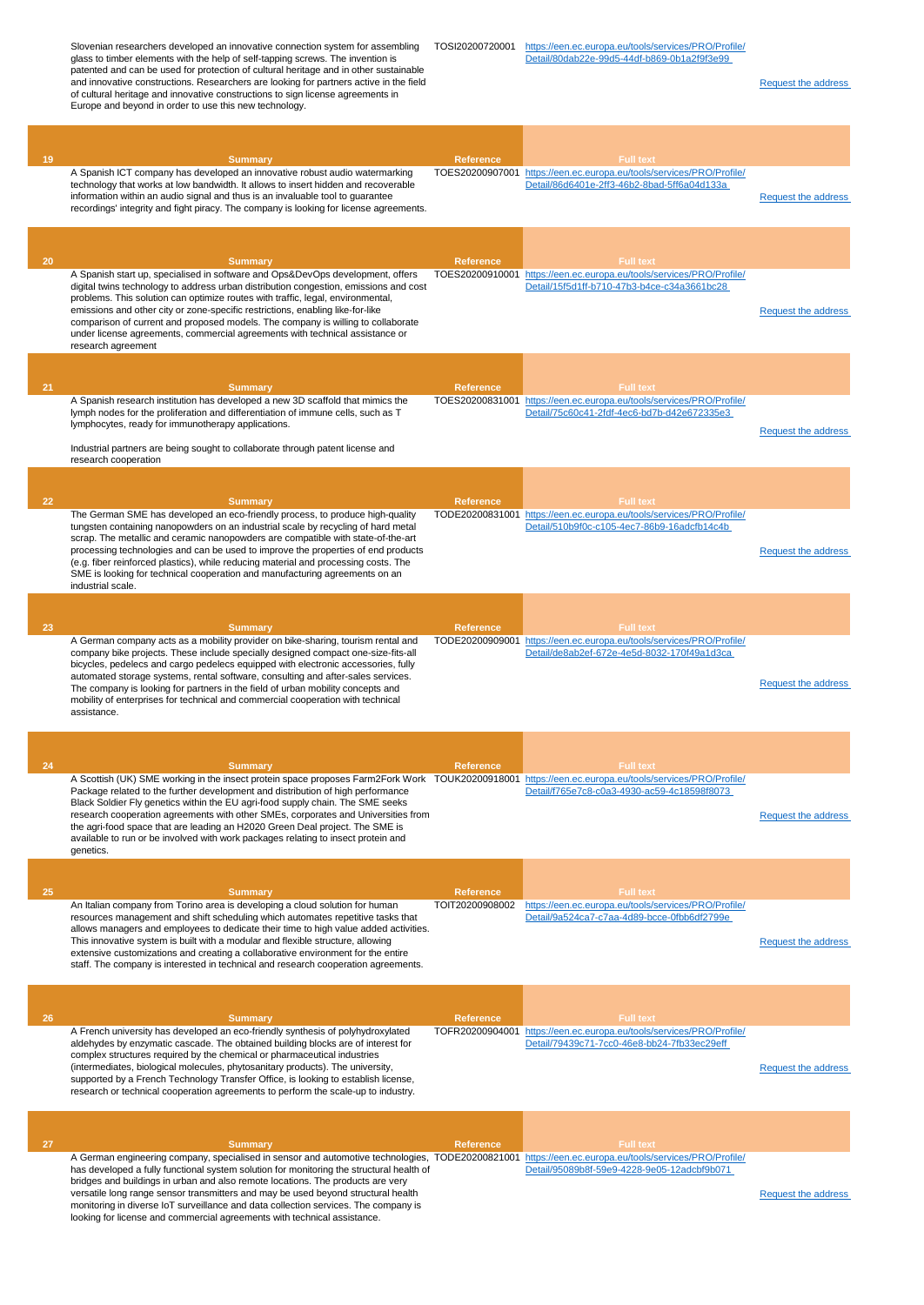| 28 |                                                                                                                                                                                                                                                                                                                                                                                                                                                                                                                                 | <b>Reference</b>                    | <b>Full text</b>                                                                                                    |                            |
|----|---------------------------------------------------------------------------------------------------------------------------------------------------------------------------------------------------------------------------------------------------------------------------------------------------------------------------------------------------------------------------------------------------------------------------------------------------------------------------------------------------------------------------------|-------------------------------------|---------------------------------------------------------------------------------------------------------------------|----------------------------|
|    | <b>Summary</b><br>A German scientific research centre is offering the manufacturing of etched ion-track TODE20200907002 https://een.ec.europa.eu/tools/services/PRO/Profile/<br>membranes according to customer parameters and the participation in development<br>projects from research and industry. The membranes have a high separation<br>performance and dispose of a narrow pore diameter distribution. Possible membrane<br>applications range from flitration systems to surface protection and nanopore              |                                     | Detail/5c951c25-174e-48ab-b458-8f70bfb33efb                                                                         | Request the address        |
|    | sensors. They are looking for manufacturing and research cooperation agreements<br>worldwide.                                                                                                                                                                                                                                                                                                                                                                                                                                   |                                     |                                                                                                                     |                            |
|    |                                                                                                                                                                                                                                                                                                                                                                                                                                                                                                                                 |                                     |                                                                                                                     |                            |
| 29 | <b>Summary</b>                                                                                                                                                                                                                                                                                                                                                                                                                                                                                                                  | <b>Reference</b>                    | <b>Full text</b>                                                                                                    |                            |
|    | A Spanish biomedical research networking center has developed a new disposable<br>and miniaturized array of electrochemical sensors for the minimally invasive<br>monitoring of tissue ischemia. They are looking forward to establishing license,<br>research cooperation, or joint venture agreements.                                                                                                                                                                                                                        |                                     | TOES20200909001 https://een.ec.europa.eu/tools/services/PRO/Profile/<br>Detail/70876731-b126-4e0d-a0bd-9f8e4bc1677e | <b>Request the address</b> |
| 30 | <b>Summary</b>                                                                                                                                                                                                                                                                                                                                                                                                                                                                                                                  | <b>Reference</b>                    | <b>Full text</b>                                                                                                    |                            |
|    | Researchers from Spanish Research Institutions have recently developed a<br>self-regulating iris based on light-actuated broadband absorber metamaterial.                                                                                                                                                                                                                                                                                                                                                                       |                                     | TOES20200914001 https://een.ec.europa.eu/tools/services/PRO/Profile/<br>Detail/7b4a7c0c-aa9e-4a42-ac5e-64fdd501e1cc |                            |
|    | Manufacturing companies of contact lenses and/or ocular prosthesis are being<br>sought to collaborate and/or exploit the existing know how through a patent license<br>agreement.                                                                                                                                                                                                                                                                                                                                               |                                     |                                                                                                                     | Request the address        |
|    |                                                                                                                                                                                                                                                                                                                                                                                                                                                                                                                                 |                                     |                                                                                                                     |                            |
| 31 | <b>Summary</b>                                                                                                                                                                                                                                                                                                                                                                                                                                                                                                                  | Reference                           | <b>Full text</b>                                                                                                    |                            |
|    | A Turkish engineering company active in fluid mechanics, microchannels, and heat<br>transfer, developed an affordable - passive photovoltaic panel cooling technology<br>providing energy efficiency and panel lifetime extension. The technology decreases<br>temperatures of photovoltaic panels which leads to a dramatic increase in efficiency<br>of electricity generation and an increase in technical lifetimes of photovoltaic panels.<br>The company seeks for license partners.                                      |                                     | TOTR20200804001 https://een.ec.europa.eu/tools/services/PRO/Profile/<br>Detail/3d4e5748-634e-4fcd-a6c7-616c80ca9a4e | <b>Request the address</b> |
|    |                                                                                                                                                                                                                                                                                                                                                                                                                                                                                                                                 |                                     |                                                                                                                     |                            |
| 32 | <b>Summary</b>                                                                                                                                                                                                                                                                                                                                                                                                                                                                                                                  | Reference                           | <b>Full text</b>                                                                                                    |                            |
|    | A Slovenian research institute has developed innovative method for recovery of<br>magnetic grains from bulk sintered magnets. The method is facile, cost-effective,<br>energy efficient and environmentally friendly. Partners are sought amongst the<br>magnet manufacturers and companies that recycle magnets for technical<br>cooperation agreements and license agreement to scale up and apply the technology<br>in their production.                                                                                     | TOSI20200930001                     | https://een.ec.europa.eu/tools/services/PRO/Profile/<br>Detail/06cb2c69-b416-4c97-9db1-b6e2dd551567                 | <b>Request the address</b> |
|    |                                                                                                                                                                                                                                                                                                                                                                                                                                                                                                                                 |                                     |                                                                                                                     |                            |
| 33 | <b>Summary</b><br>A Slovenian public research organization has developed a method for the synthesis                                                                                                                                                                                                                                                                                                                                                                                                                             | <b>Reference</b><br>TOSI20200901001 | <b>Full text</b>                                                                                                    |                            |
|    |                                                                                                                                                                                                                                                                                                                                                                                                                                                                                                                                 |                                     | https://een.ec.europa.eu/tools/services/PRO/Profile/                                                                |                            |
|    | of large amounts of metal molybdates and tungstates from molybdenum and<br>tungsten carbides and nitrides. Metal molybdates and tungstates are used in several<br>areas - for example catalysis, moisture sensors, for scintillation detectors, optical<br>fibres and solid-state lasers, water purification, etc. Industrial partners are sought for<br>licensing and technical cooperation agreements.                                                                                                                        |                                     | Detail/0dc7ed1f-7dde-4e26-a079-380c643c3453                                                                         | <b>Request the address</b> |
|    |                                                                                                                                                                                                                                                                                                                                                                                                                                                                                                                                 |                                     |                                                                                                                     |                            |
| 34 | <b>Summary</b>                                                                                                                                                                                                                                                                                                                                                                                                                                                                                                                  | <b>Reference</b>                    | <b>Full text</b>                                                                                                    |                            |
|    | A Slovenian public research organization has developed several types of hard<br>protective coatings to increase the lifetime of tools in machining. The benefit of<br>deposited coatings is in their improved mechanical properties such as hardness,<br>chemical inertness and adhesion. Partners that wish to prolong the lifetime of cutting<br>and forming tolls are sought for commercial agreements with technical assistance.                                                                                            | TOSI20200928001                     | https://een.ec.europa.eu/tools/services/PRO/Profile/<br>Detail/10a6284f-c353-478f-a919-c20bb7f51100                 | Request the address        |
|    |                                                                                                                                                                                                                                                                                                                                                                                                                                                                                                                                 |                                     |                                                                                                                     |                            |
| 35 | <b>Summary</b>                                                                                                                                                                                                                                                                                                                                                                                                                                                                                                                  | <b>Reference</b>                    | <b>Full text</b>                                                                                                    |                            |
|    | An Italian company has developed techology able to capture energy even from small TOIT20200921002<br>sea waves, typical to the Mediterranean Sea. The technology consists of a<br>succession of modular concrete tanks, with sequential deployment, placed in the<br>sea, partially immersed, in a direction orthogonal to the dominant direction of the<br>waves. The company is looking for commercial agreement with technical assistance<br>in order to sell the technology abroad.                                         |                                     | https://een.ec.europa.eu/tools/services/PRO/Profile/<br>Detail/4cd1ac39-8b66-4dfe-b6e8-e8d180b0658a                 | Request the address        |
|    |                                                                                                                                                                                                                                                                                                                                                                                                                                                                                                                                 |                                     |                                                                                                                     |                            |
| 36 | Summary                                                                                                                                                                                                                                                                                                                                                                                                                                                                                                                         | <b>Reference</b>                    | <b>Full text</b>                                                                                                    |                            |
|    | A German IT startup developed an Artificial Intelligence (AI)-powered high-resolution<br>short-to-long-term atmosphere forecasting system for vertical applications. By using<br>this, the company addresses societal challenges in the intersection between satellite,<br>earth observation data, forecasting and inductive modeling technologies. It looks for<br>partners for commercial, research or joint venture agreement in order to adapt the<br>prediction tool to the multitude of use cases and bring it to market. |                                     | TODE20200902001 https://een.ec.europa.eu/tools/services/PRO/Profile/<br>Detail/efc36b4e-666d-4056-b16f-37ee5912067c | Request the address        |
|    |                                                                                                                                                                                                                                                                                                                                                                                                                                                                                                                                 |                                     |                                                                                                                     |                            |
| 37 | <b>Summary</b>                                                                                                                                                                                                                                                                                                                                                                                                                                                                                                                  | <b>Reference</b>                    | <b>Full text</b>                                                                                                    |                            |
|    | A Slovenian public research organization has developed a method for detecting the<br>current state of congestive heart failure (CHF) from heart sounds using a digital<br>stethoscope. Patients have periods of feeling well and periods where they notice<br>weakness, heavy breathing, which often requires hospital treatment. The system<br>provides early detection of CHF worsening. Industrial partners are sought for<br>licensing, technical cooperation or academia partners for research cooperation<br>agreements.  | TOSI20200831001                     | https://een.ec.europa.eu/tools/services/PRO/Profile/<br>Detail/c3cd60aa-b581-428a-92b4-8fad6b458019                 | <b>Request the address</b> |
|    |                                                                                                                                                                                                                                                                                                                                                                                                                                                                                                                                 |                                     |                                                                                                                     |                            |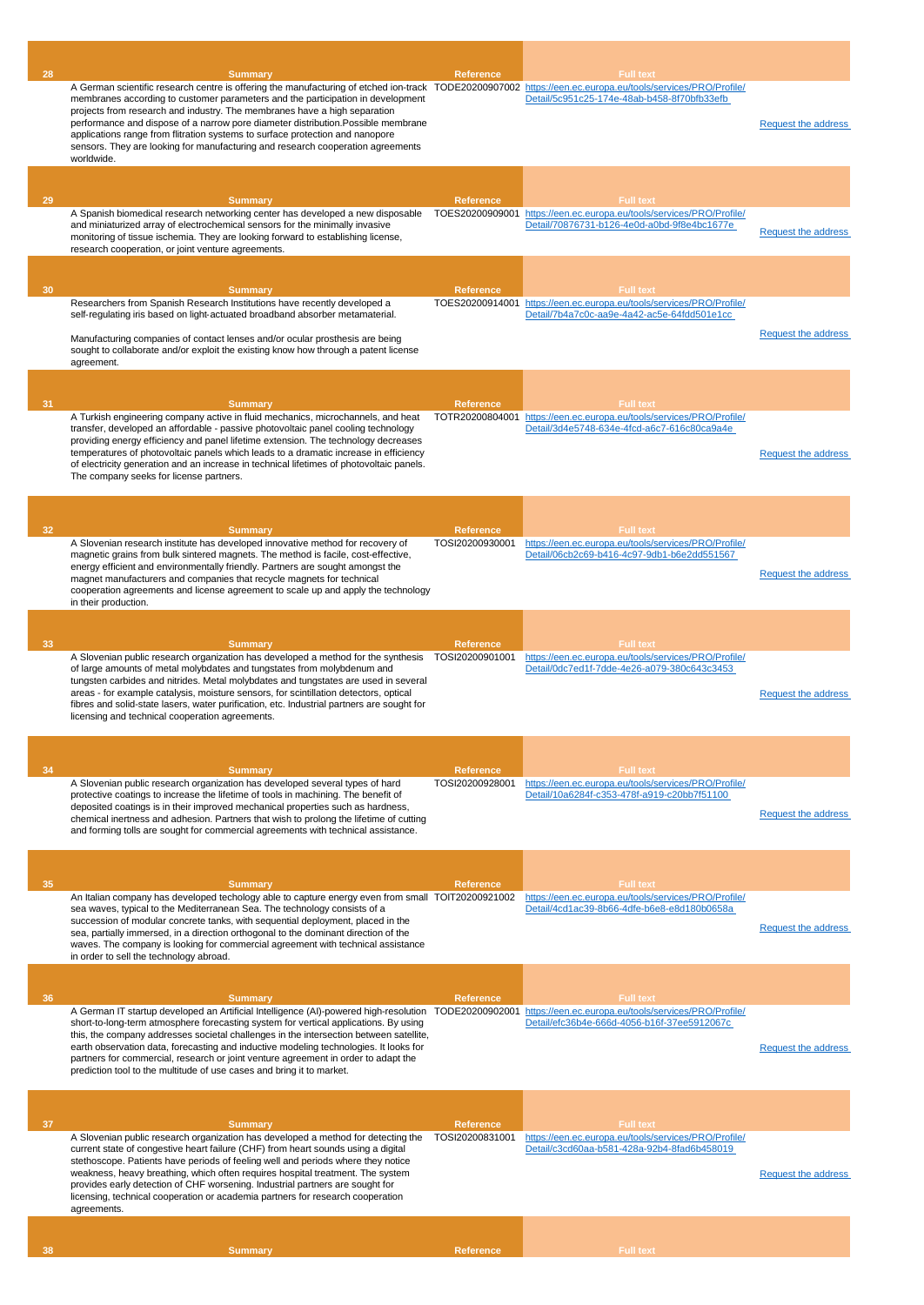|    | A German SME develops AI solutions for and with organisations from all sectors.<br>The use of AI applications will be one of the preconditions for competitiveness and<br>success, however, especially SMEs are still not experienced in AI coding and<br>analytic experience. Together with their partners the German SME choses AI<br>strategies, prepares and analyses data, implements the strategy and trains the<br>employees accordingly. The SME looks for a commercial agreement with technical<br>assistance.                                                                      |                                     | Detail/808318b4-3d62-4142-9242-de25a7180905                                                                                             | <b>Request the address</b> |
|----|----------------------------------------------------------------------------------------------------------------------------------------------------------------------------------------------------------------------------------------------------------------------------------------------------------------------------------------------------------------------------------------------------------------------------------------------------------------------------------------------------------------------------------------------------------------------------------------------|-------------------------------------|-----------------------------------------------------------------------------------------------------------------------------------------|----------------------------|
|    |                                                                                                                                                                                                                                                                                                                                                                                                                                                                                                                                                                                              |                                     |                                                                                                                                         |                            |
| 39 | <b>Summary</b><br>A UK company has launched a plant based resin that competes with synthetic resins TOUK20200916001 https://een.ec.europa.eu/tools/services/PRO/Profile/<br>on price. A variety of household and industrial products have been produced with<br>various composites. Interestingly, the resin binds mixed petrochemical plastics and<br>promises completely new circular economy products. Developers and manufacturers<br>of plant fibre products or boards, and handlers of mixed plastics are sought for<br>technical cooperation, licensing and manufacturing agreements. | <b>Reference</b>                    | <b>Full text</b><br>Detail/a87c27bf-4820-46d3-9de5-145ef38154a3                                                                         | <b>Request the address</b> |
| 40 | <b>Summary</b>                                                                                                                                                                                                                                                                                                                                                                                                                                                                                                                                                                               | <b>Reference</b>                    | <b>Full text</b>                                                                                                                        |                            |
|    | A UK fabless semiconductor company specialises in developing state of the art high<br>voltage power devices (100V-10kV) including trench and superjunction IGBTs and<br>MOSFETs in Si, SiC, GaN and diamond. They offer high-level technical consultancy<br>and components for designing and optimising various power devices under technical<br>cooperation or commercial agreements with technical assistance in the fields of<br>power conversion, medical devices, electric vehicles (EV) etc.                                                                                           | TOUK20200903001                     | https://een.ec.europa.eu/tools/services/PRO/Profile/<br>Detail/cc5910a7-9718-4000-b38a-20e09d7d99a9                                     | <b>Request the address</b> |
|    |                                                                                                                                                                                                                                                                                                                                                                                                                                                                                                                                                                                              |                                     |                                                                                                                                         |                            |
| 41 | <b>Summary</b><br>A spinout from a renowned university in the UK has successfully launched a new<br>platform for designing and executing behavioural experiments online. Not only does it<br>speed up research but it lifts the quality and ease of teaching. Research and<br>educational organisations (but also industry) are invited to subscribe to the SAAS<br>platform under commercial agreements with technical assistance to build and deploy<br>their own experiments.                                                                                                             | Reference                           | <b>Full text</b><br>TOUK20200903002 https://een.ec.europa.eu/tools/services/PRO/Profile/<br>Detail/79c46ab5-d78f-44d8-acec-54f3c56dfc95 | <b>Request the address</b> |
| 42 | <b>Summary</b>                                                                                                                                                                                                                                                                                                                                                                                                                                                                                                                                                                               | <b>Reference</b>                    | <b>Full text</b>                                                                                                                        |                            |
|    | A small UK company is piloting a comprehensive solution that detects and quantifies TOUK20200910001 https://een.ec.europa.eu/tools/services/PRO/Profile/<br>many types of harmful, misleading and offensive content. Apart from real time risk<br>avoidance, it also contains tools for scoring and health checks so that businesses<br>and organisations understand their content better. Industry, academia and<br>government are sought for license, technical cooperation and joint venture<br>agreements to grow both the solution and the user base.                                   |                                     | Detail/d91a6bb5-c01f-466e-bf21-2e0e235e67c9                                                                                             | <b>Request the address</b> |
|    |                                                                                                                                                                                                                                                                                                                                                                                                                                                                                                                                                                                              |                                     |                                                                                                                                         |                            |
| 43 | <b>Summary</b><br>A UK company has prototyped and demonstrated hardware and software for truly<br>connected traffic. Importantly, it considers human behaviour and promises an easier<br>acceptance. Furthermore, it gives stakeholders real time overview of traffic and<br>motorists and lets introduce tailored rewards for safer and less polluting motorists.<br>Government and insurance organisations and manufacturers of traffic solutions are<br>sought for technical cooperation.                                                                                                 | <b>Reference</b>                    | <b>Full text</b><br>TOUK20200910002 https://een.ec.europa.eu/tools/services/PRO/Profile/<br>Detail/2415d0ea-3822-4592-8199-f31f75fa9d9a | <b>Request the address</b> |
|    |                                                                                                                                                                                                                                                                                                                                                                                                                                                                                                                                                                                              |                                     |                                                                                                                                         |                            |
| 44 | <b>Summary</b><br>A small UK company offers technology for metal foam wicks that double the heat                                                                                                                                                                                                                                                                                                                                                                                                                                                                                             | <b>Reference</b><br>TOUK20200914001 | <b>Full text</b><br>https://een.ec.europa.eu/tools/services/PRO/Profile/                                                                |                            |
|    | transfer capacity of flat heat pipes and vapour chambers without increasing their size<br>or thermal resistance, enabling electronic devices to be faster, smaller, lighter and<br>more reliable. The wicks can be deposited on a wide variety of pre-formed. Original<br>electronics, computing and power devices manufacturers (OEM) and design bureaus<br>are sought for licensing and technical cooperation.                                                                                                                                                                             |                                     | Detail/dcb978a9-1372-4617-8205-8ae5a9ea6f3b                                                                                             | <b>Request the address</b> |
| 45 |                                                                                                                                                                                                                                                                                                                                                                                                                                                                                                                                                                                              | Reference                           | <b>Full text</b>                                                                                                                        |                            |
|    | <b>Summary</b><br>A UK company has built from ground up novel solutions around fixed passive<br>(battery free) Radio-frequency identification. (RFID) tag readers. These achieve the<br>accuracy of 99.9% in real-time and are now accessible for many sectors where<br>active tag readers have been cost-prohibitive. Organisations in manufacturing,<br>healthcare, supply chains and logistics, retail etc. are sought for commercial<br>agreements with technical assistance.                                                                                                            |                                     | TOUK20200917001 https://een.ec.europa.eu/tools/services/PRO/Profile/<br>Detail/a5de422a-2a49-4947-b8a9-525990b26237                     | <b>Request the address</b> |
|    |                                                                                                                                                                                                                                                                                                                                                                                                                                                                                                                                                                                              |                                     |                                                                                                                                         |                            |
| 46 | <b>Summary</b><br>A French start-up developed an innovative process to manufacture composite fuel<br>cell bipolar plates thinner, lighter and more resilient than any other available                                                                                                                                                                                                                                                                                                                                                                                                        | <b>Reference</b><br>TOFR20200820001 | <b>Full text</b><br>https://een.ec.europa.eu/tools/services/PRO/Profile/<br>Detail/52064d52-1ccc-4d11-953d-13b851c8574a                 |                            |
|    | materials.<br>It relies on a flexible composite thermocompression process, the parameters of<br>which can be adjusted according to the final application.<br>Technical cooperation is sought with fuel cells, electrolysers and redox batteries<br>manufacturers. H2020/Europe research agreement is also sought to further improve<br>the technology.                                                                                                                                                                                                                                       |                                     |                                                                                                                                         | <b>Request the address</b> |
|    |                                                                                                                                                                                                                                                                                                                                                                                                                                                                                                                                                                                              |                                     |                                                                                                                                         |                            |
| 47 | <b>Summary</b><br>A German SME developed an automated, modular and flexible clamping system<br>which prevents the deformation of large and thin-walled workpieces. Advantages<br>include its reusability, rapid provision time and the steadiness of workpieces. This<br>reduces defect production and allows for cost and time savings. Machining and<br>manufacturing companies from various fields are sought for commercial agreements<br>with technical assistance. Research agreements with industrial or research partners<br>are also possible.                                      | Reference                           | <b>Full text</b><br>TODE20200901002 https://een.ec.europa.eu/tools/services/PRO/Profile/<br>Detail/39977b4f-e6d7-448b-8c3d-3d0ef0260056 | Request the address        |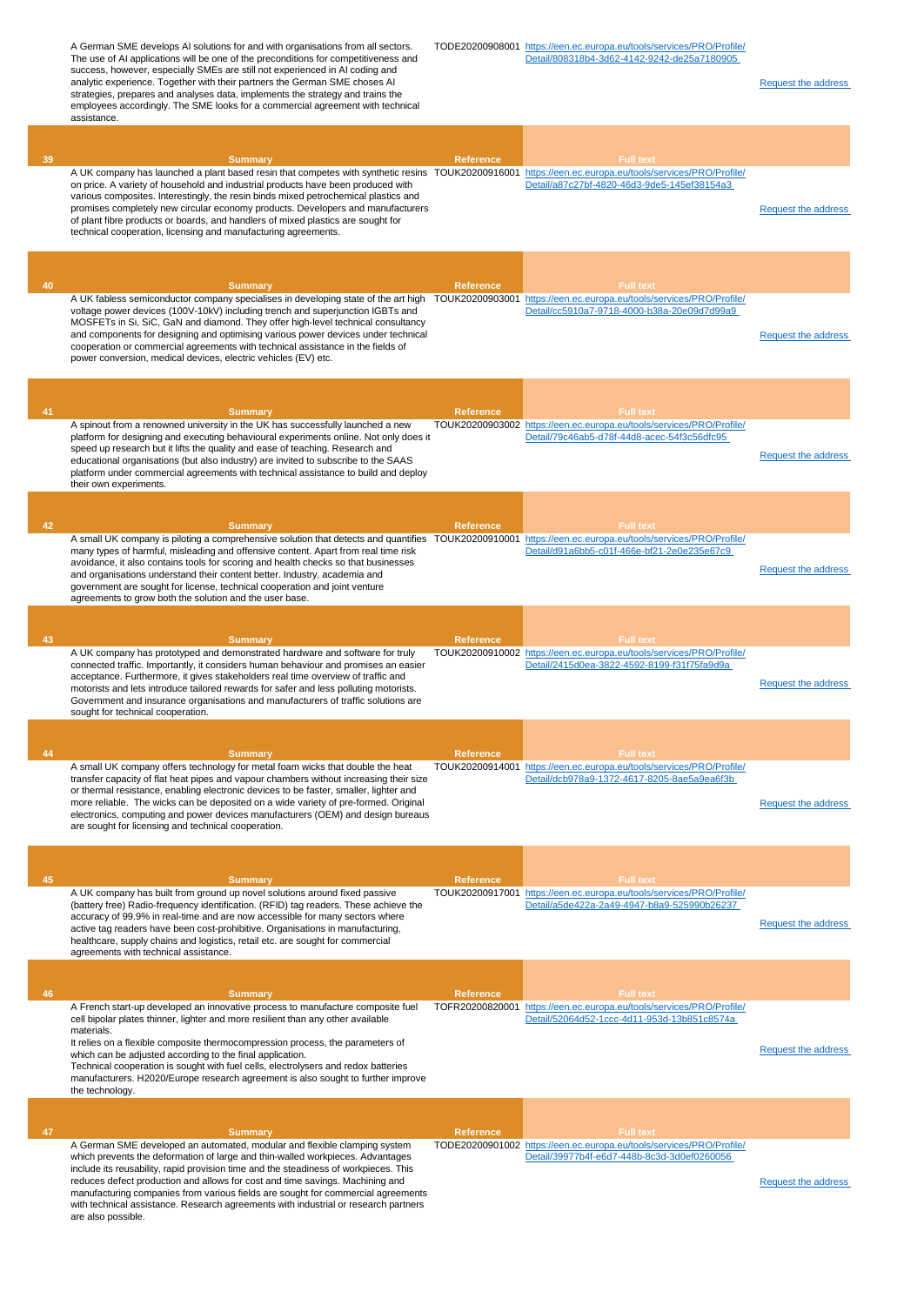| 48 | <b>Summary</b>                                                                                                                                                            | Reference        | <b>Full text</b>                                                                                                    |                            |
|----|---------------------------------------------------------------------------------------------------------------------------------------------------------------------------|------------------|---------------------------------------------------------------------------------------------------------------------|----------------------------|
|    | Latvian engineers and medical experts has developed a non-expensive, automated                                                                                            | TOLV20200608001  | https://een.ec.europa.eu/tools/services/PRO/Profile/<br>Detail/48801e83-ed60-4e11-bb97-270a20f2d975                 |                            |
|    | lung ventilator used during COVID-19 pandemic. It is designed to be assembled from<br>easily available components. Team is close to finalizing product development and    |                  |                                                                                                                     |                            |
|    | looking for manufacturing partners interested in production of device. Certification of                                                                                   |                  |                                                                                                                     | Request the address        |
|    | ventilator as a medical device is needed as well. They are open for commercial                                                                                            |                  |                                                                                                                     |                            |
|    | agreement with technical assistance, licencing and technical cooperation agreement.                                                                                       |                  |                                                                                                                     |                            |
|    |                                                                                                                                                                           |                  |                                                                                                                     |                            |
|    |                                                                                                                                                                           |                  |                                                                                                                     |                            |
| 49 | <b>Summary</b>                                                                                                                                                            | <b>Reference</b> | <b>Full text</b>                                                                                                    |                            |
|    | A Spanish inventor that has worked in the sanitary field has developed and patented TOES20200908002 https://een.ec.europa.eu/tools/services/PRO/Profile/                  |                  | Detail/b86e42ee-5cb0-447c-b5b6-6d4174cc8a4b                                                                         |                            |
|    | a device of extraction of solid waste by rectal route for patients who cannot perform<br>abdominal efforts and/or patients that cannot move and that require minimal      |                  |                                                                                                                     |                            |
|    | assistance from health professionals. For patients with mobility the device can also                                                                                      |                  |                                                                                                                     | <b>Request the address</b> |
|    | be portable and carried by the patient himself. The inventor is looking for a company<br>from the Health or Geriatric sector for a licensing agreement.                   |                  |                                                                                                                     |                            |
|    |                                                                                                                                                                           |                  |                                                                                                                     |                            |
|    |                                                                                                                                                                           |                  |                                                                                                                     |                            |
|    |                                                                                                                                                                           |                  |                                                                                                                     |                            |
| 50 | <b>Summary</b>                                                                                                                                                            | <b>Reference</b> | <b>Full text</b>                                                                                                    |                            |
|    | A German high-tech SME with focus on micro-engineering tools for processing<br>semiconductors developed a novel high-energy ion implantation technology, based            |                  | TODE20200820001 https://een.ec.europa.eu/tools/services/PRO/Profile/<br>Detail/5cc15970-596d-4a77-8bdd-83a5ccf933c8 |                            |
|    | on energy filter for ion implantation (EFII), enable very precise, depth-distributed                                                                                      |                  |                                                                                                                     |                            |
|    | doping of any desired semiconductor material (e.g. SiC). Seeking companies from                                                                                           |                  |                                                                                                                     | <b>Request the address</b> |
|    | semiconductor sector and foundries using ion implantation or producing ion beam<br>accelerators, for technical cooperation and commercial agreements with technical       |                  |                                                                                                                     |                            |
|    | assistance.                                                                                                                                                               |                  |                                                                                                                     |                            |
|    |                                                                                                                                                                           |                  |                                                                                                                     |                            |
|    |                                                                                                                                                                           |                  |                                                                                                                     |                            |
| 51 | <b>Summary</b>                                                                                                                                                            | <b>Reference</b> | <b>Full text</b>                                                                                                    |                            |
|    | This Italian company is located in the south of Italy and it is specialized in precision<br>mechanical machining (turning and milling technologies). From the drawing the | TOIT20200908001  | https://een.ec.europa.eu/tools/services/PRO/Profile/<br>Detail/998e2a45-5721-4a5e-8b44-5c6754e7079c                 |                            |
|    | company is able to produce and create the mechanical part commissioned in every                                                                                           |                  |                                                                                                                     |                            |
|    | detail. The company can produce for any kind of sector: pharmaceutical, automotive,                                                                                       |                  |                                                                                                                     | <b>Request the address</b> |
|    | textile, aerospace, food&beverage, packaging, hydraulic, robotic, design, naval etc.<br>The company is looking for commercial agreement with technical assistance.        |                  |                                                                                                                     |                            |
|    |                                                                                                                                                                           |                  |                                                                                                                     |                            |
|    |                                                                                                                                                                           |                  |                                                                                                                     |                            |
|    |                                                                                                                                                                           |                  |                                                                                                                     |                            |
| 52 | <b>Summary</b>                                                                                                                                                            | <b>Reference</b> | <b>Full text</b>                                                                                                    |                            |
|    | The Italian SME, working in the field of engineering, has developed both an<br>innovative process and materials applied to critical industrial sectors, where a high      | TOIT20200917001  | https://een.ec.europa.eu/tools/services/PRO/Profile/<br>Detail/9cf35575-4cae-41af-96a5-576bea562cb3                 |                            |
|    | standards are required.                                                                                                                                                   |                  |                                                                                                                     |                            |
|    | The innovation allows the realization of customized components in advanced                                                                                                |                  |                                                                                                                     | Request the address        |
|    | materials using additive manufacturing technologies, with a reduction in costs and<br>production times.                                                                   |                  |                                                                                                                     |                            |
|    | They are looking for manufacturing agreement and research cooperation agreement.                                                                                          |                  |                                                                                                                     |                            |
|    |                                                                                                                                                                           |                  |                                                                                                                     |                            |
|    |                                                                                                                                                                           |                  |                                                                                                                     |                            |
| 53 | <b>Summary</b>                                                                                                                                                            | Reference        | <b>Full text</b>                                                                                                    |                            |
|    | An Italian company is interested in taking part, as a partner or as a supplier, in project TOIT20200907001 https://een.ec.europa.eu/tools/services/PRO/Profile/           |                  |                                                                                                                     |                            |
|    | proposals addressing environmental monitoring, risk prevention and risk mitigation,                                                                                       |                  | Detail/353461e6-bfab-4c7e-9008-00beb0f1409c                                                                         |                            |
|    | sensors and wildfires, through decision support systems. The company already has<br>experience in EU funded projects and is open to research or technical collaborations  |                  |                                                                                                                     | <b>Request the address</b> |
|    | with other EU organisations working to submit under Green Deal Call 2020, call area                                                                                       |                  |                                                                                                                     |                            |
|    | 1, Increasing climate ambition: cross-sectoral challenges.                                                                                                                |                  |                                                                                                                     |                            |
|    |                                                                                                                                                                           |                  |                                                                                                                     |                            |
|    |                                                                                                                                                                           |                  |                                                                                                                     |                            |
| 54 | <b>Summary</b>                                                                                                                                                            | <b>Reference</b> | <b>Full text</b>                                                                                                    |                            |
|    | A Swedish SME has developed a new thermodynamic model for high temperature                                                                                                | TOSE20200820001  | https://een.ec.europa.eu/tools/services/PRO/Profile/                                                                |                            |
|    | chemistry including combustion, steel and cement production. The new model<br>clarifies a series of events that appear to be incompatible and paradoxes such as           |                  | Detail/417f538e-f063-483b-9a6a-59b708b0f074                                                                         |                            |
|    | simultaneously high production of NOx and CO. The patented technique has been                                                                                             |                  |                                                                                                                     | <b>Request the address</b> |
|    | implemented in plants in Sweden resulting in reduced NOx and elimination of CO.                                                                                           |                  |                                                                                                                     |                            |
|    | The SME is looking for partners interested in a joint venture agreement.                                                                                                  |                  |                                                                                                                     |                            |
|    |                                                                                                                                                                           |                  |                                                                                                                     |                            |
|    |                                                                                                                                                                           |                  |                                                                                                                     |                            |
| 55 | <b>Summary</b>                                                                                                                                                            | <b>Reference</b> | <b>Full text</b>                                                                                                    |                            |
|    | A young German SME specialized in molecular biology and cancer diagnostics has                                                                                            |                  | TODE20200907001 https://een.ec.europa.eu/tools/services/PRO/Profile/                                                |                            |
|    | developed a fast and reliable diagnostic test based on epigenetic changes (DNA<br>methylation) which are characteristic for cancer cells. These highly informative        |                  | Detail/f2377965-a3b9-4554-8c8b-69867abfd616                                                                         |                            |
|    | biomarkers validated in clinical trials and applicable for early detection of cervical                                                                                    |                  |                                                                                                                     | Request the address        |
|    | cancer. Corresponding marker sets for head-and-neck tumor and ovarian cancer are                                                                                          |                  |                                                                                                                     |                            |
|    | also validated. Seeking medical partners for licensing and technical cooperation<br>agreements.                                                                           |                  |                                                                                                                     |                            |
|    |                                                                                                                                                                           |                  |                                                                                                                     |                            |
|    |                                                                                                                                                                           |                  |                                                                                                                     |                            |
| 56 | <b>Summary</b>                                                                                                                                                            | <b>Reference</b> | <b>Full text</b>                                                                                                    |                            |
|    | Young German SME specialized in molecular biology and cancer diagnostics is<br>currently developing a fast and reliable diagnostic test based on epigenetic changes       |                  | TODE20200908002 https://een.ec.europa.eu/tools/services/PRO/Profile/<br>Detail/a737eab2-e013-48b8-9bb7-366dcc047b06 |                            |
|    | (DNA methylation) which are characteristic for cancer cells. These highly informative                                                                                     |                  |                                                                                                                     |                            |
|    | biomarkers are currently validated in two clinical trials, applicable for early detection                                                                                 |                  |                                                                                                                     | Request the address        |
|    | of tonsil and oropharynx carcinoma in screening as well as post-surgical care<br>settings. Seeking medical partners for license and technical cooperation agreements.     |                  |                                                                                                                     |                            |
|    |                                                                                                                                                                           |                  |                                                                                                                     |                            |
|    |                                                                                                                                                                           |                  |                                                                                                                     |                            |
|    |                                                                                                                                                                           |                  |                                                                                                                     |                            |
| 57 | <b>Summary</b>                                                                                                                                                            | Reference        | <b>Full text</b>                                                                                                    |                            |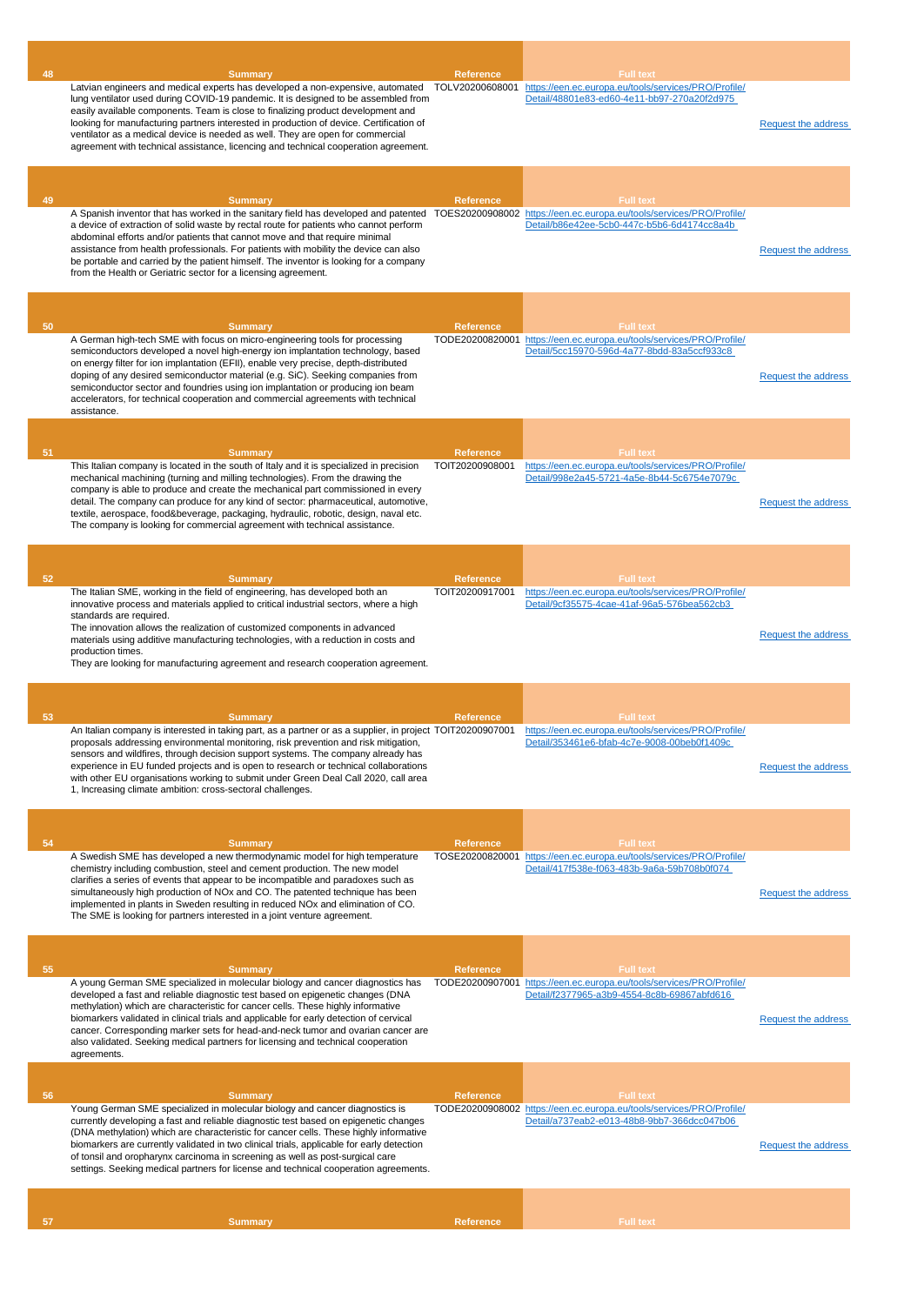German biotech SME specialized in molecular biology and cancer diagnostics developed a fast and reliable diagnostic test based on epigenetic changes (DNA methylation) which are characteristic for cancer cells and applicable for early detection. Seeks medical partners for research and product development projects, related to epigenetic-marker based in-vitro diagnostics (IVD) testing in defined oncology indications with a high unmet medical need, for research and technical cooperation agreements. TODE20200910001 [https://een.ec.europa.eu/tools/services/PRO/Profile/](https://een.ec.europa.eu/tools/services/PRO/Profile/Detail/f7a175a2-b4f5-49c3-8f5b-1218358e7281) [Detail/f7a175a2-b4f5-49c3-8f5b-1218358e7281](https://een.ec.europa.eu/tools/services/PRO/Profile/Detail/f7a175a2-b4f5-49c3-8f5b-1218358e7281)  [Request the address](http://www.een.bg/index.php?option=com_rsform&formId=13)  **58 Summary Reference Full text** A Croatian academic research group active in the field of high-throughput monoclonal antibodies (mAb) development for cutting-edge applications, including proteome analysis offers its collection of mAb. Additionally, the offer includes customized production of proteins. The potential application field is industry and academia worldwide, for research and experimental therapies. The center is interested in non-exclusive licensing agreements or service agreement and joint research. TOHR20200918001 [https://een.ec.europa.eu/tools/services/PRO/Profile/](https://een.ec.europa.eu/tools/services/PRO/Profile/Detail/b663efc1-8e28-4a09-a535-8f3da3e0c3e2) [Detail/b663efc1-8e28-4a09-a535-8f3da3e0c3e2](https://een.ec.europa.eu/tools/services/PRO/Profile/Detail/b663efc1-8e28-4a09-a535-8f3da3e0c3e2)  [Request the address](http://www.een.bg/index.php?option=com_rsform&formId=13)  **59 Summary Reference Full text** This UK-based multi-disciplinary engineering and software company has developed TOUK20200925001 [https://een.ec.europa.eu/tools/services/PRO/Profile/](https://een.ec.europa.eu/tools/services/PRO/Profile/Detail/6bd8c18e-b272-4de2-94d5-64ed850b267c) a platform technology that allows the conversion of an assay, lab protocol or diagnostic into a compact and deployable instrument or sensor using imaging, electrochemical or biosensor based technologies, thus enabling rapid and widespread deployment of the protocol/assay. It offers this technology to partners under a licence agreement or under a commercial agreement with technical assistance. [Detail/6bd8c18e-b272-4de2-94d5-64ed850b267c](https://een.ec.europa.eu/tools/services/PRO/Profile/Detail/6bd8c18e-b272-4de2-94d5-64ed850b267c)  [Request the address](http://www.een.bg/index.php?option=com_rsform&formId=13)  **60 Summary Reference Full text** A German inventor has developed a new fire protection additive for wood and cellulose insulation materials. The additive prevents glowing and smouldering after the material has been exposed to a fire source and thus significantly improves the fire protection properties without affecting the insulating effect. This enables the use of these insulation materials in new applications such as multistorey residential buildings. Insulation manufacturers are sought as licensees and investors. TODE20200827001 [https://een.ec.europa.eu/tools/services/PRO/Profile/](https://een.ec.europa.eu/tools/services/PRO/Profile/Detail/1d982297-f59c-46c3-bb80-a6537f1807c3) [Detail/1d982297-f59c-46c3-bb80-a6537f1807c3](https://een.ec.europa.eu/tools/services/PRO/Profile/Detail/1d982297-f59c-46c3-bb80-a6537f1807c3)  [Request the address](http://www.een.bg/index.php?option=com_rsform&formId=13)  **61 Summary Reference Full text** An SME from Northern Italy has developed an innovative technology which provides TOIT20200923001 textile products in contact with the skin with thermoregulation performance and characteristics. This technology allows an autonomous heat regulation or dissipation depending from the skin temperature. Producers of technical and sport clothing are sought adapting the technology to their fabrics through licensing or commercial agreement with technical assistance as well as investors for jointventures. [https://een.ec.europa.eu/tools/services/PRO/Profile/](https://een.ec.europa.eu/tools/services/PRO/Profile/Detail/104dcfd7-540c-4846-a644-5a8dd1ceafad) [Detail/104dcfd7-540c-4846-a644-5a8dd1ceafad](https://een.ec.europa.eu/tools/services/PRO/Profile/Detail/104dcfd7-540c-4846-a644-5a8dd1ceafad)  [Request the address](http://www.een.bg/index.php?option=com_rsform&formId=13)  **62 Summary Reference Full text** A Spanish technological company specialised in the development of technological products offers customized hardware and firmware solutions for companies in the industrial, transport and communication sectors. The company used the latest technologies on IoT, artificial intelligence, edge computing and industry 4.0. The service covers from the product design to the market launch. Manufacturing and technical cooperation agreements are sought. TOES20200916001 [https://een.ec.europa.eu/tools/services/PRO/Profile/](https://een.ec.europa.eu/tools/services/PRO/Profile/Detail/93e9b6b2-83b7-4186-8649-c6bce4ad5869) [Detail/93e9b6b2-83b7-4186-8649-c6bce4ad5869](https://een.ec.europa.eu/tools/services/PRO/Profile/Detail/93e9b6b2-83b7-4186-8649-c6bce4ad5869)  [Request the address](http://www.een.bg/index.php?option=com_rsform&formId=13)  **63 Summary Reference Full text** A Spanish SME, active in the area of electronics, has developed a new plug&play solution for fever detection based on high-precision thermal imaging cameras to measure (and identify) quickly and accurately, the corporal temperature of humans without contact. The technology is delivered with a traceable calibration certificate. The SME is interested in commercial agreements with technical assistance (hospitals,logistic centers,offices...) and technical cooperation with security service providers. TOES20200604002 [https://een.ec.europa.eu/tools/services/PRO/Profile/](https://een.ec.europa.eu/tools/services/PRO/Profile/Detail/03945b0b-a624-4e67-9478-92204be823a4) [Detail/03945b0b-a624-4e67-9478-92204be823a4](https://een.ec.europa.eu/tools/services/PRO/Profile/Detail/03945b0b-a624-4e67-9478-92204be823a4)  [Request the address](http://www.een.bg/index.php?option=com_rsform&formId=13)  **64 Summary Reference Full text** A Spanish company in the electromedical sector has created a prototype for the disinfection of small food items, especially suitable for the disinfection of breastfeeding equipment, but equally effective for the disinfectant treatment of fresh plant foods prior to consumption. The company is looking for a partner in charge of the industrialization and commercialization of the product, for its manufacture and launch to the market. TOES20200828001 [https://een.ec.europa.eu/tools/services/PRO/Profile/](https://een.ec.europa.eu/tools/services/PRO/Profile/Detail/68fe929f-3922-4a4a-89f2-9ef9e51ecc27) [Detail/68fe929f-3922-4a4a-89f2-9ef9e51ecc27](https://een.ec.europa.eu/tools/services/PRO/Profile/Detail/68fe929f-3922-4a4a-89f2-9ef9e51ecc27)  [Request the address](http://www.een.bg/index.php?option=com_rsform&formId=13)  **65 Summary Reference Full text** A German SME with more than 25 years of experience offers to work together in developing new analytical, diagnostic, laboratory or medical devices. The certified orginal design manufacturer offers its know-how and production capacities, including generation of all documentation and certification. Main advantages are the fully integrated approach and processes under the banner "Made in Germany". Industrial partners for technical cooperation and/or manufacturing agreement are sought. TODE20200922002 [https://een.ec.europa.eu/tools/services/PRO/Profile/](https://een.ec.europa.eu/tools/services/PRO/Profile/Detail/e7b4084f-2180-474b-9c27-8a63e6287d7d) [Detail/e7b4084f-2180-474b-9c27-8a63e6287d7d](https://een.ec.europa.eu/tools/services/PRO/Profile/Detail/e7b4084f-2180-474b-9c27-8a63e6287d7d)  [Request the address](http://www.een.bg/index.php?option=com_rsform&formId=13)  **66 Summary Reference Full text** A Belgian SME has developed expertise in biodiversity and pollution monitoring. Using bees as natural drones in a scientific approach, it proposes quantitative metrics and follow-up tailored made strategic advice. In Research cooperation agreements, their tools and expertise are offered for impact monitoring of EU projects in particular for H2020 European Green Deal Call projects. Commercial contracts with technical assistance are also offered to compagnies and cities in Europe and USA. TOBE20200918001 [https://een.ec.europa.eu/tools/services/PRO/Profile/](https://een.ec.europa.eu/tools/services/PRO/Profile/Detail/3341196e-af3f-4acb-aee2-e54875b3a17b) [Detail/3341196e-af3f-4acb-aee2-e54875b3a17b](https://een.ec.europa.eu/tools/services/PRO/Profile/Detail/3341196e-af3f-4acb-aee2-e54875b3a17b)  [Request the address](http://www.een.bg/index.php?option=com_rsform&formId=13)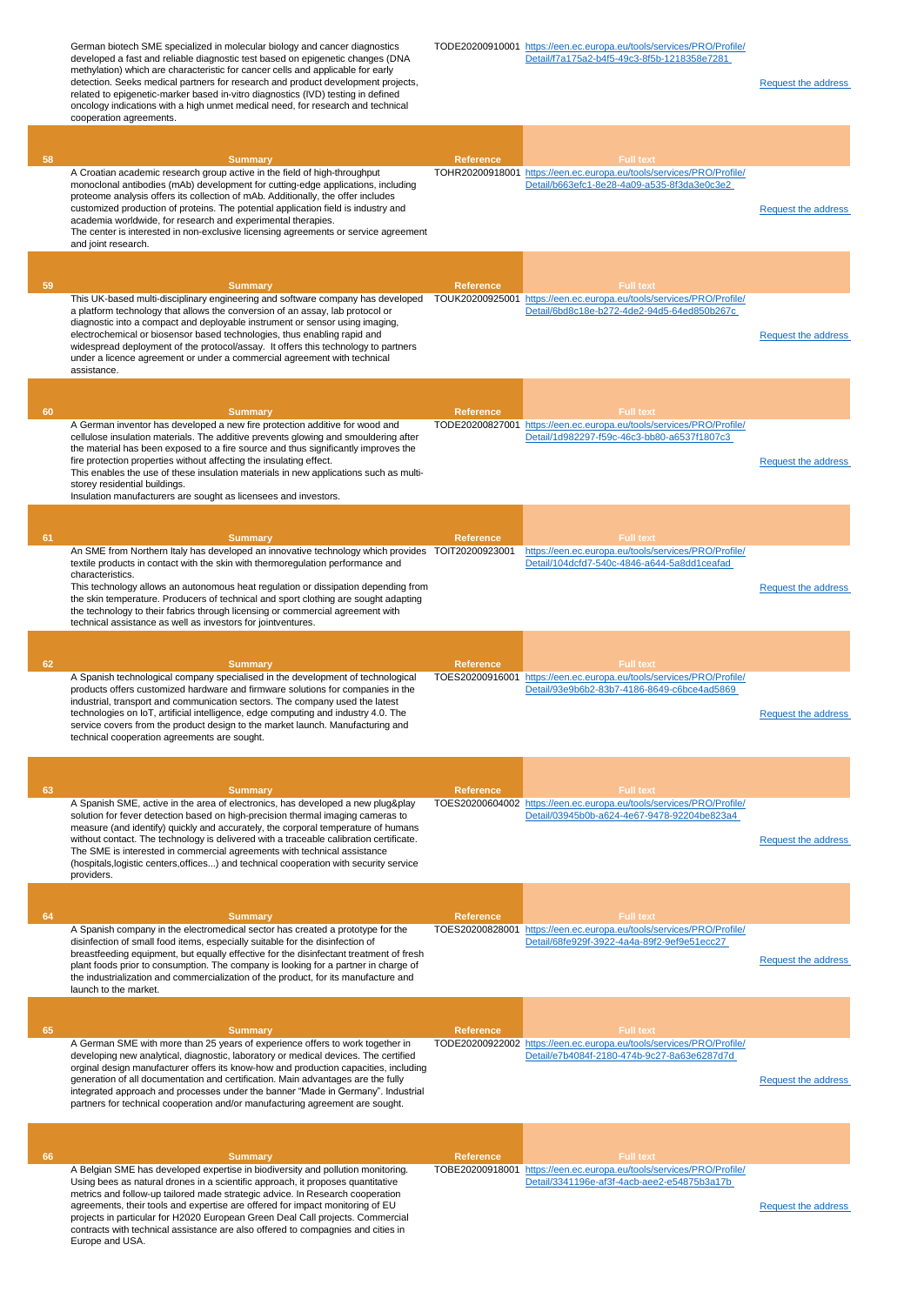| 67 | <b>Summary</b><br>A Brussels-based Belgian company is offering sound services to video game<br>companies internationally. They offer services such as sound design, voice recording<br>and music composition, and other bespoke creative sound services to meet the<br>needs of the particular video game. The company's services allow developers to<br>focus on their core business and delegate all aspects of sound design. They are<br>looking for a commercial agreement with technical assistance.                                                                                                                    | Reference<br>TOBE20200910001        | <b>Full text</b><br>https://een.ec.europa.eu/tools/services/PRO/Profile/<br>Detail/000ecb4a-909d-48b0-b743-b72ec8aaf457                 | <b>Request the address</b> |
|----|------------------------------------------------------------------------------------------------------------------------------------------------------------------------------------------------------------------------------------------------------------------------------------------------------------------------------------------------------------------------------------------------------------------------------------------------------------------------------------------------------------------------------------------------------------------------------------------------------------------------------|-------------------------------------|-----------------------------------------------------------------------------------------------------------------------------------------|----------------------------|
|    |                                                                                                                                                                                                                                                                                                                                                                                                                                                                                                                                                                                                                              |                                     |                                                                                                                                         |                            |
| 68 | <b>Summary</b><br>A Spanish SME has designed a wireless technology that streams real time<br>volumetric data via a central server to any compatible software. The prototype is a<br>small, portable, cheap, easy to use and all-in-one device. It has low latency and high<br>data compression, in stark contrast to the current systems providing the same result.<br>The company is offering this technology to be applied on multiple purposes under<br>commercial agreements with technical assistance or technical cooperation<br>agreements.                                                                           | Reference                           | <b>Full text</b><br>TOES20200917001 https://een.ec.europa.eu/tools/services/PRO/Profile/<br>Detail/56f93f7e-e644-4c82-94c7-c8f86a556fe7 | <b>Request the address</b> |
|    |                                                                                                                                                                                                                                                                                                                                                                                                                                                                                                                                                                                                                              |                                     |                                                                                                                                         |                            |
| 69 | <b>Summary</b><br>A Spanish SME specialized in the sustainability field, with previous experience in the TOES20200915001 https://een.ec.europa.eu/tools/services/PRO/Profile/<br>preparation and execution of H2020 granted projects, is offering their expertise<br>providing both services and patented products focused on nature based solutions<br>(NBS). They aim to collaborate as partners on international consortiums applying to<br>H2020, Horizon Europe or Life calls by the European Commission. The company is<br>offering their know-how, skills and capabilities through research cooperation<br>agreements | <b>Reference</b>                    | <b>Full text</b><br>Detail/d07a899f-8648-4238-8577-fbaae5f8f16b                                                                         | <b>Request the address</b> |
|    |                                                                                                                                                                                                                                                                                                                                                                                                                                                                                                                                                                                                                              |                                     |                                                                                                                                         |                            |
| 70 | <b>Summary</b><br>A Spanish university has developed a cigarette to be smoked in heated tobacco<br>products that emits less toxic products for the smoker. Thanks to the presence of a<br>catalysts, it allows a selective reduction of nicotine and it maintains the pleasant<br>sensation of the conventional smoking process.<br>Companies in the tobacco, tobacco filters or catalysts sectors interested in acquiring<br>this technology for commercial exploitation through license agreements are sought.                                                                                                             | <b>Reference</b>                    | Full fext<br>TOES20200908001 https://een.ec.europa.eu/tools/services/PRO/Profile/<br>Detail/41dfb794-0169-4b96-9dc8-cd41b2d412ee        | Request the address        |
|    |                                                                                                                                                                                                                                                                                                                                                                                                                                                                                                                                                                                                                              |                                     |                                                                                                                                         |                            |
| 71 | <b>Summary</b><br>A Spanish university has developed a new method for the formation of indolizines,<br>based on the use of the Eschenmoser salt, the products of which allow the rapid,<br>simple and efficient detection of nitrites in water/food. This invention solves the<br>disadvantages of the methods known so far, since they do not require highly-reactive<br>and/or highly-toxic substances. It can be applied both in solution and on cotton<br>swabs. Companies interested in license or technical cooperation agreements are<br>sought.                                                                      | <b>Reference</b><br>TOES20200918001 | <b>Full text</b><br>https://een.ec.europa.eu/tools/services/PRO/Profile/<br>Detail/b09d9714-77c9-4275-a30d-83c5a71485d2                 | <b>Request the address</b> |
|    |                                                                                                                                                                                                                                                                                                                                                                                                                                                                                                                                                                                                                              |                                     |                                                                                                                                         |                            |
| 72 | <b>Summary</b><br>A German technical university renowned for its advances in water treatment<br>technologies has developed a novel ozone reactor for the purification of process-<br>and wastewater. The main innovation versus conventional technologies lies within its<br>reduced spatial requirements, modular structure and scalability, as well as its low<br>operating costs. The institute is interested in a cooperation in the framework of a<br>license or a research cooperation agreement to advance the technology from TRL 5<br>onward.                                                                       | <b>Reference</b>                    | <b>Full text</b><br>TODE20200810002 https://een.ec.europa.eu/tools/services/PRO/Profile/<br>Detail/63c3c3d9-03d3-4547-a15f-7df0215fd146 | <b>Request the address</b> |
|    |                                                                                                                                                                                                                                                                                                                                                                                                                                                                                                                                                                                                                              |                                     |                                                                                                                                         |                            |
| 73 | <b>Summary</b><br>A French SME designs and creates digital interfaces and applications for interactive<br>visualization, using 3D modelling, innovative user interfaces and advanced<br>interactions like touch screens, AR & VR. Through ergonomic, interactive and<br>dynamic interfaces, using both 2D & 3D, their solutions allow users to efficiently<br>visualize systems and information. They look for industrial partners, for technical<br>cooperation to develop digital twins in maintenance, security, Building Information<br>Modelling.                                                                       | Reference<br>TOFR20200914001        | <b>Full text</b><br>https://een.ec.europa.eu/tools/services/PRO/Profile/<br>Detail/0d9a4da0-af48-4936-803e-c9234fa561b9                 | <b>Request the address</b> |
|    |                                                                                                                                                                                                                                                                                                                                                                                                                                                                                                                                                                                                                              |                                     |                                                                                                                                         |                            |
| 74 | <b>Summary</b><br>A Spanish investment company specialised in start-ups scaling and business<br>acceleration is seeking to invest in start-ups with innovative solutions based in AI,<br>5G, IoT, VR/AR that enable the digital transformation of water cycle and industrial<br>processes or with digital solutions that improve quality of life in cities. The Spanish<br>company is interested in a financial agreement.                                                                                                                                                                                                   | <b>Reference</b><br>TRES20200915001 | <b>Full text</b><br>https://een.ec.europa.eu/tools/services/PRO/Profile/<br>Detail/337a2d5d-daf8-4192-ba2f-8b342a63da65                 | Request the address        |
|    |                                                                                                                                                                                                                                                                                                                                                                                                                                                                                                                                                                                                                              |                                     |                                                                                                                                         |                            |
| 75 | <b>Summary</b><br>The French SME is specialised in studying and production of electronic boards &<br>components, as well as 3D prototyping. It exists since 2015.<br>In order for the company to take part to the next European financing calls, the<br>company wants to collaborate with a partner, expert on micro-motorisation. The goal<br>is to create a small-diameter motorised valve with specific features. This partnership<br>will take place under manufacturing, technical cooperation or research cooperation<br>agreement.                                                                                    | <b>Reference</b>                    | <b>Full text</b><br>TRFR20200914001 https://een.ec.europa.eu/tools/services/PRO/Profile/<br>Detail/30c78556-e2fa-42a0-93ab-1cd323a1cdac | <b>Request the address</b> |
| 76 |                                                                                                                                                                                                                                                                                                                                                                                                                                                                                                                                                                                                                              | <b>Reference</b>                    | <b>Full text</b>                                                                                                                        |                            |
|    | <b>Summary</b>                                                                                                                                                                                                                                                                                                                                                                                                                                                                                                                                                                                                               |                                     |                                                                                                                                         |                            |